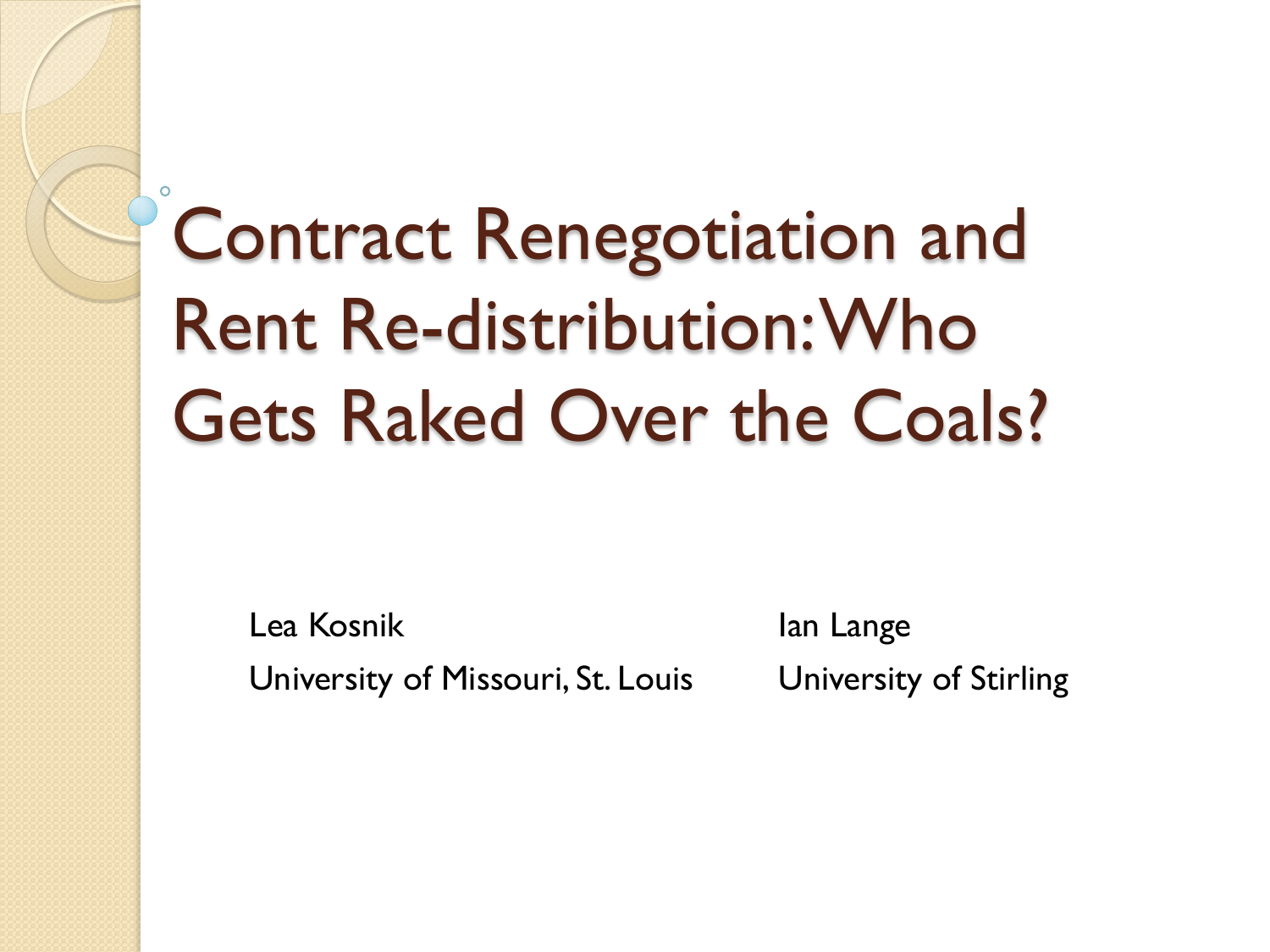## The Question: How do Policy Shocks Affect Long-Term Contracts?

The Context: Contracts: U.S. coal contracts Policy Shock: 1990 Clean Air Act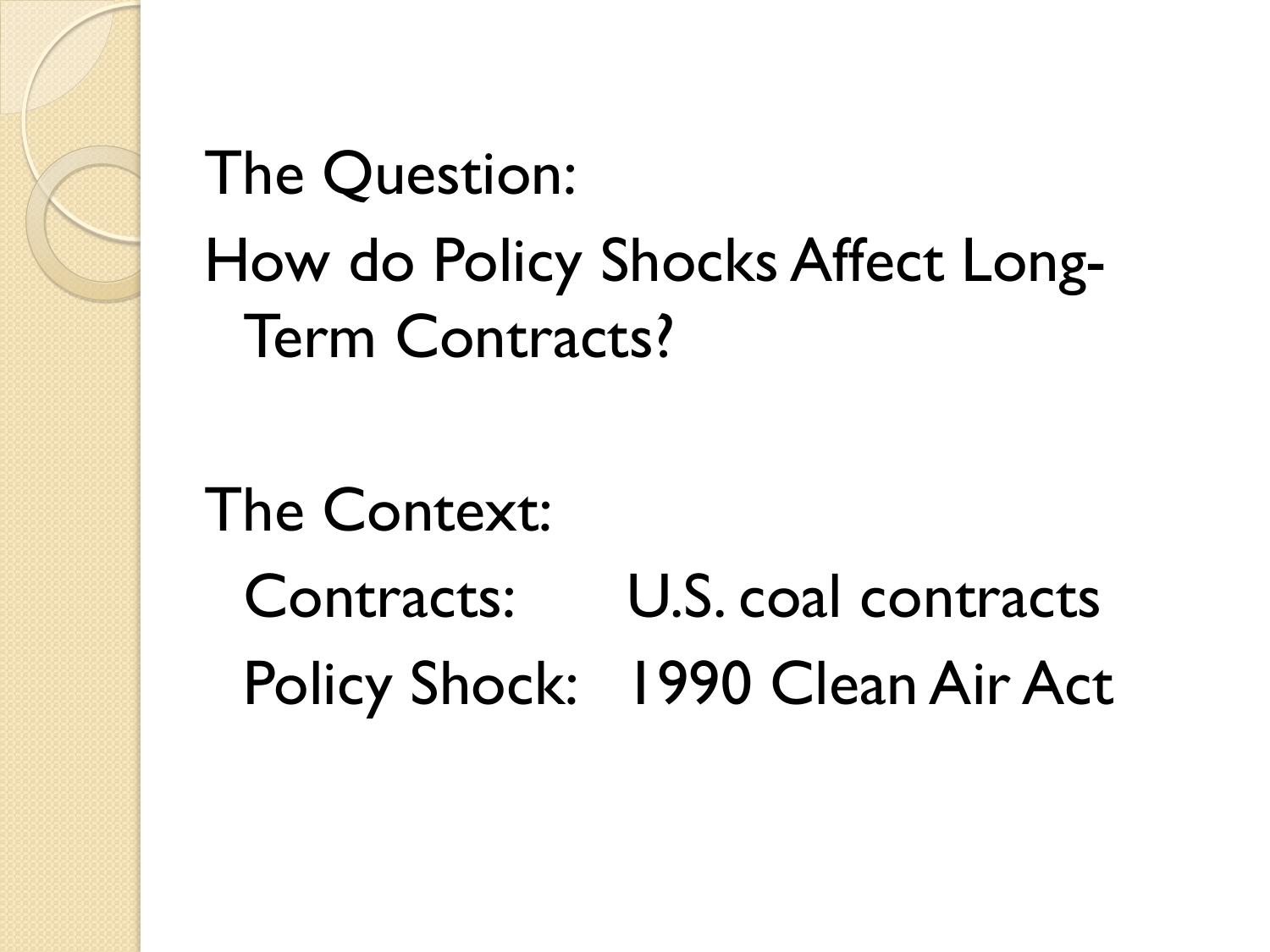

#### Model

Contracts range in their completeness or flexibility due to asset specificity, availability of alternatives, etc

#### The Hypothesis:

The degree of flexibility within a contract affects the opportunities for parties to respond to outside (policy) shocks.

Therefore, more (less) flexibly written contracts should respond to policy shocks better (worse) and have a lower (higher) probability of explicit renegotiation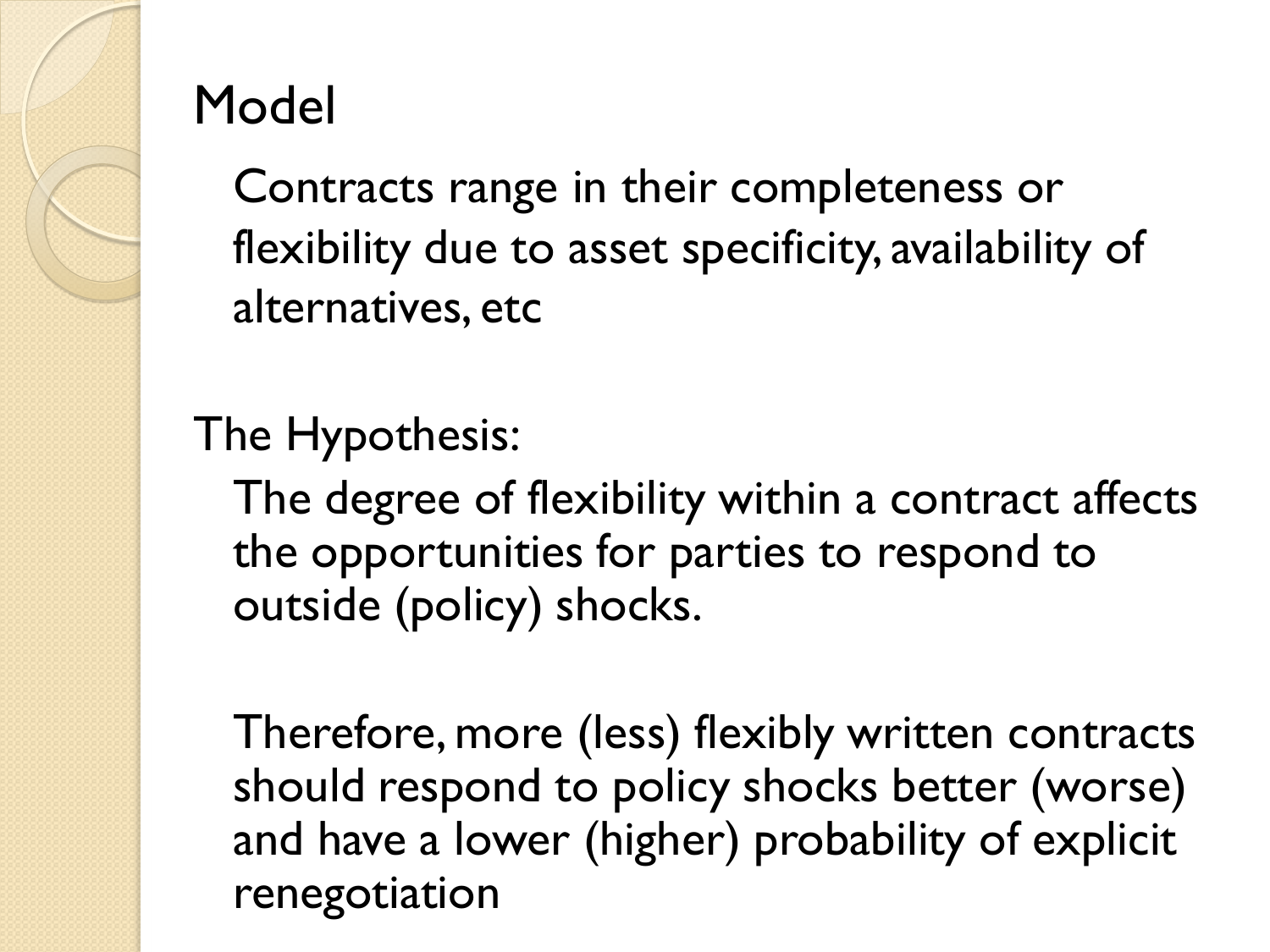# History of SO<sub>2</sub> Regulation

#### The Clean Air Act (CAA) of 1970

States "regulate" existing boilers, generally with generous emissions standards

Feds regulate new boilers w/ a binding emissions standard

#### 1990 CAA, Title IV

National cap on  $SO<sub>2</sub>$  emissions w/ tradable permits

Phase I 1995-1999: 263 "dirtiest" boilers

Phase II 2000-: All boilers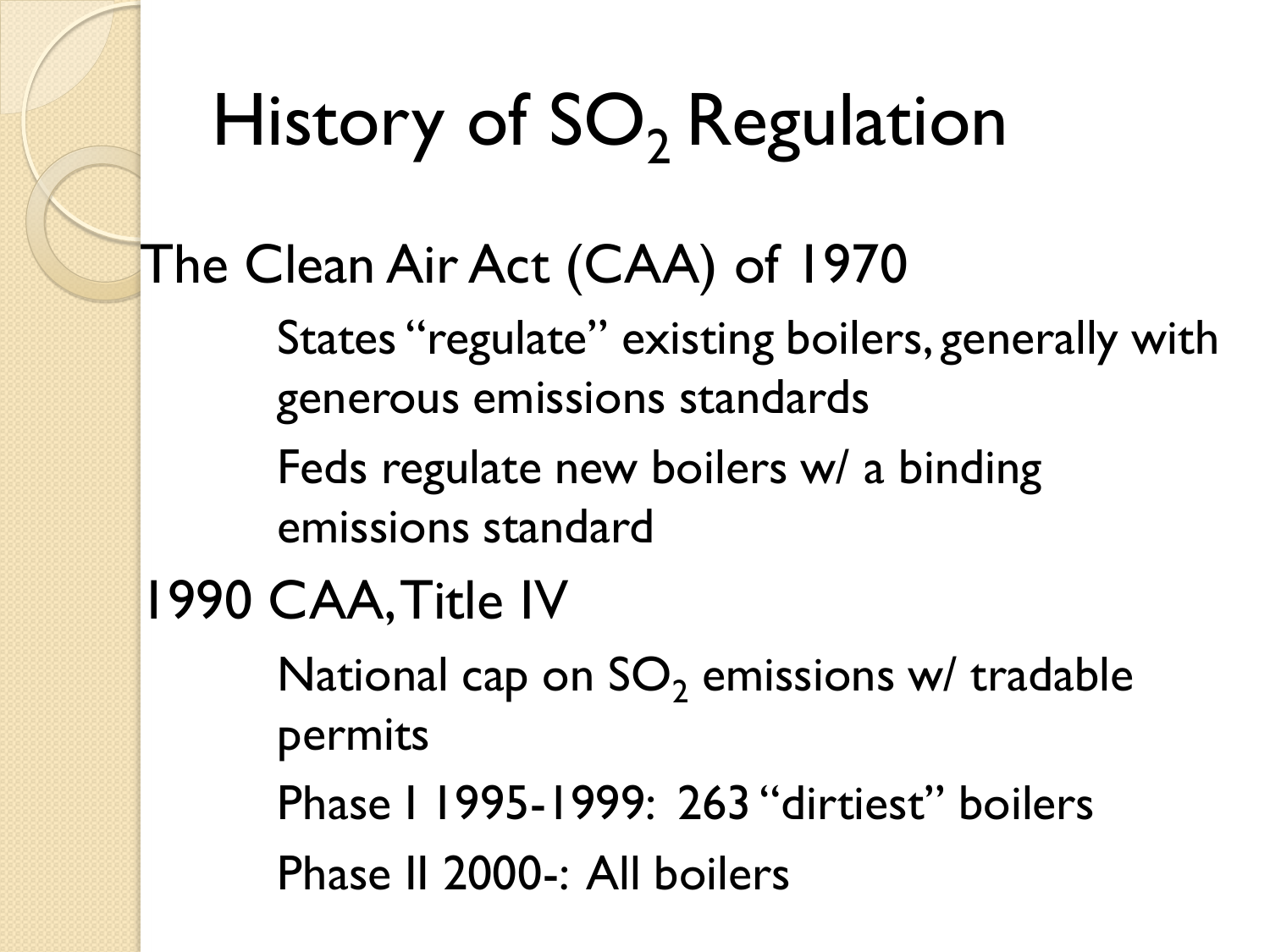### Timing:



Data:

Coal Transportation Rate Databasemaintained by the US Energy Information Administration Estimation: Logit/Probit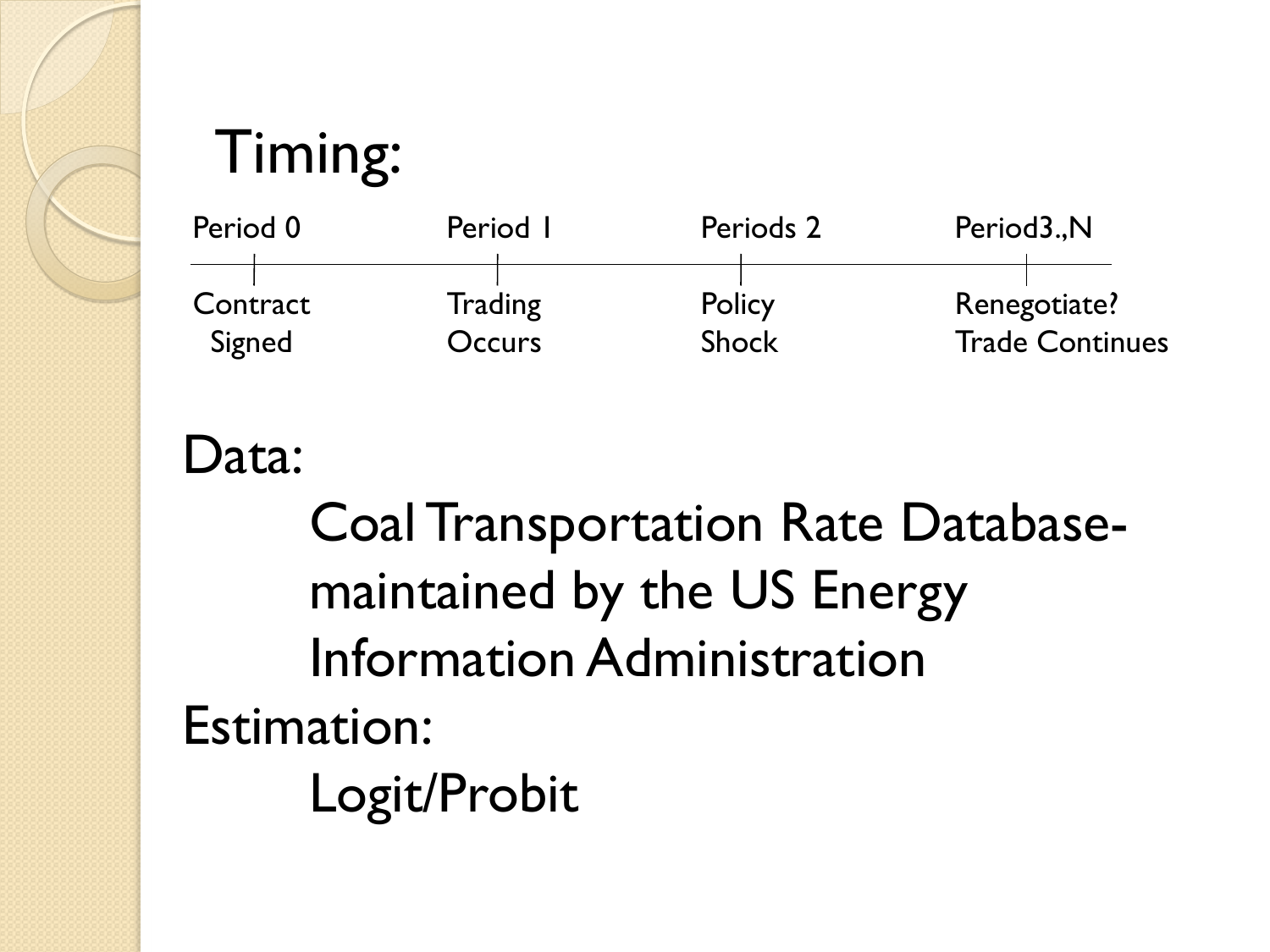

## Dependent Variable

- Contracts with a vintage of 1990 or earlier that were still in effect in 1994 are used in the analysis
- **Binary, Renegotiated contracts set equal** to 1; Contract continued equal to 0
- Contracts signed in 1991 or later are excluded from the analysis.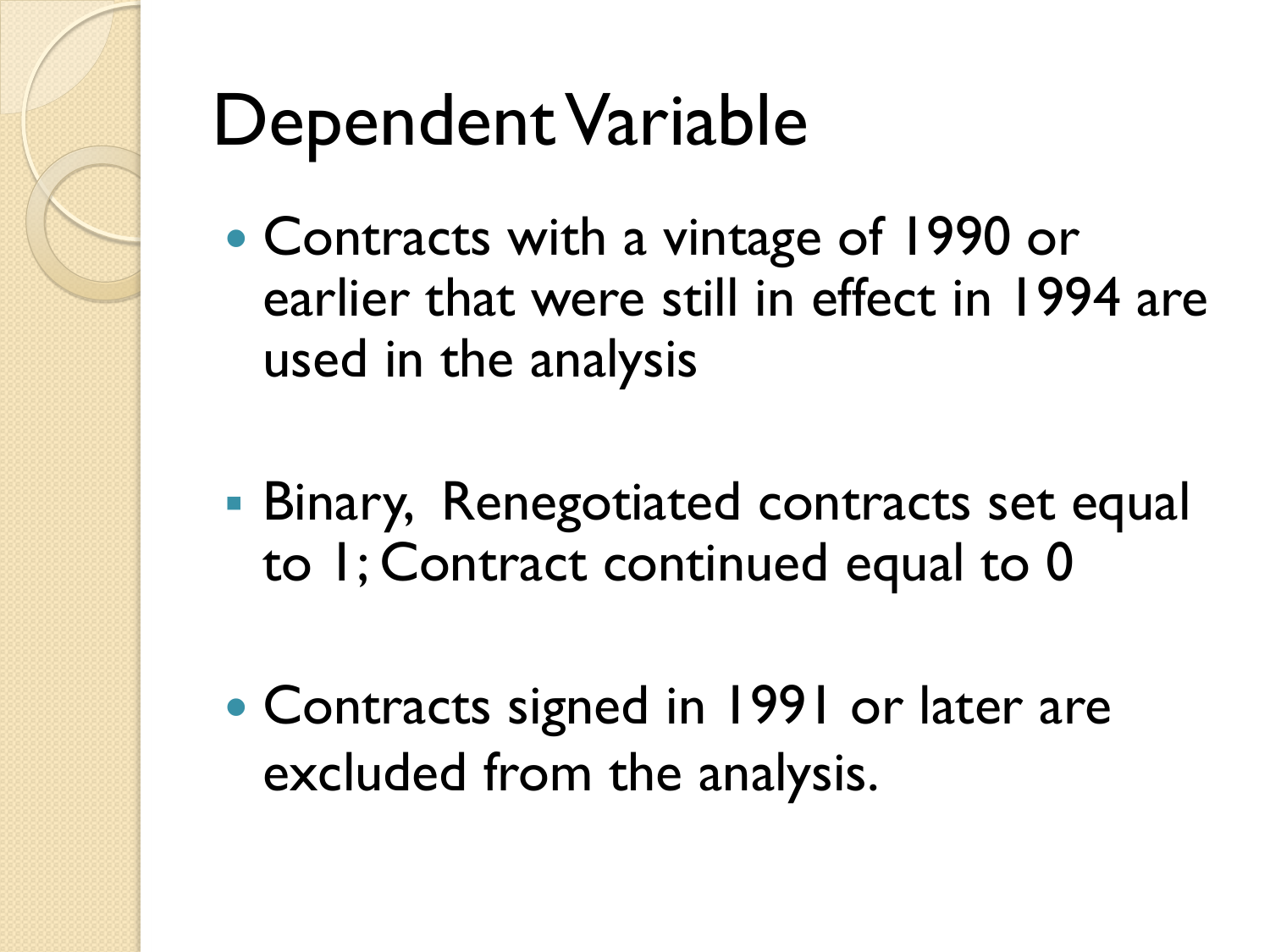## Independent Variables:

#### Contract Parameters

Sulfur upper bound; Quantity; Price adjustment mechanism; Price relative to market; Years from 1994 to expiration; Year signed dummies

#### Plant & Mine Attributes

% of total coal from contract; Distance apart; Phase I status; Minemouth & Coal region dummies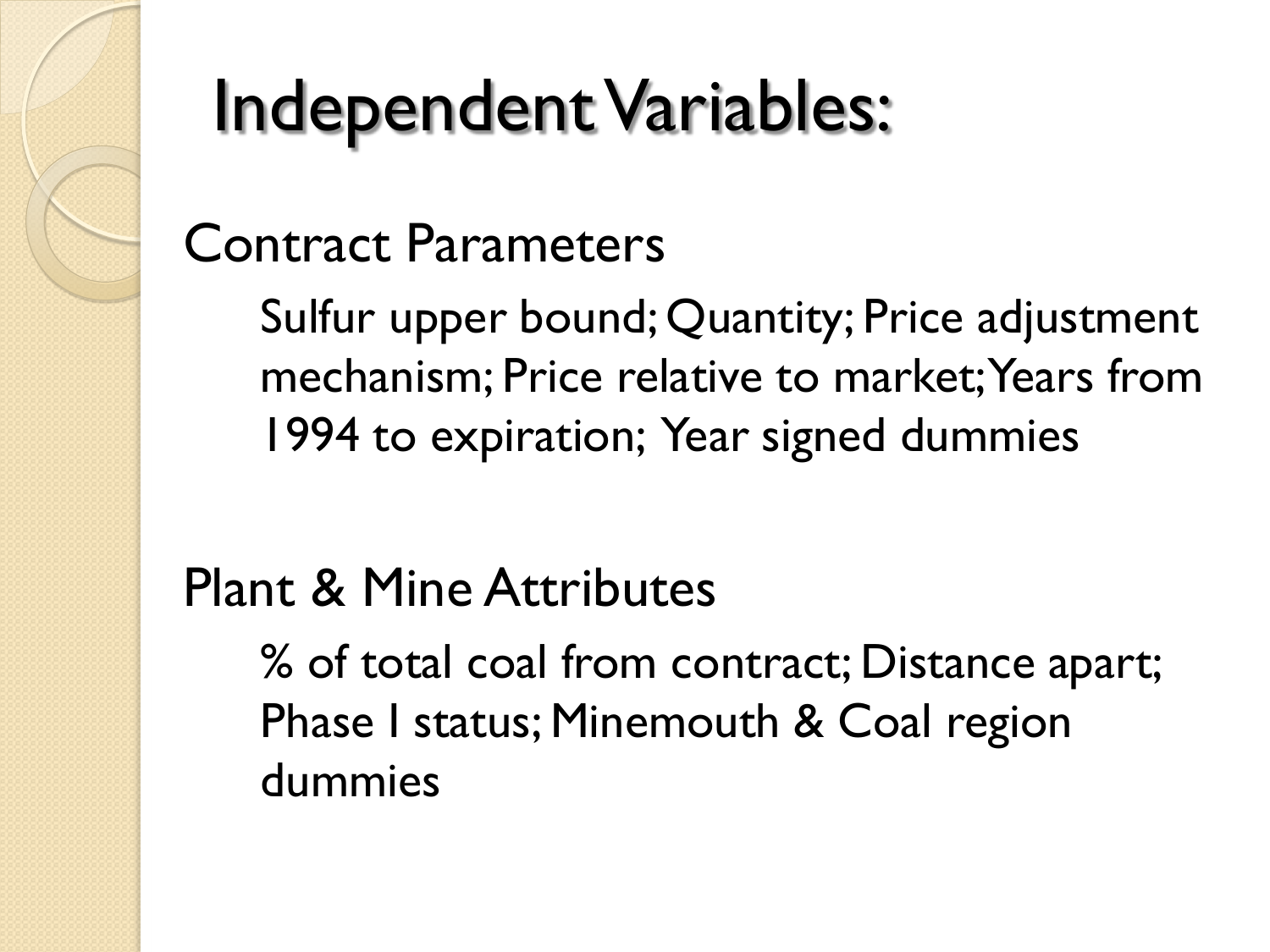## Expected Signs

| Dependent Variable: Renegotiated 1991-1994 or Not |                          |  |
|---------------------------------------------------|--------------------------|--|
| <b>Independent Variable</b>                       | <b>Expected Sign</b>     |  |
| Allowable Sulfur Upper Bound                      |                          |  |
| <b>Phase I Plant</b>                              | $^{+}$                   |  |
| Phase I * Allowable Sulfur                        | $+$                      |  |
| Distance Apart (100 Miles)                        | $^{+}$                   |  |
| <b>Plant Dedicated Assets</b>                     | $^{+}$                   |  |
| <b>Mine Dedicated Assets</b>                      | $^{+}$                   |  |
| Minemouth Plant                                   | $^{+}$                   |  |
| Quantity (1000 tons)                              | $^{+}$                   |  |
| <b>Rigid Price Adjsutment</b>                     | $^{+}$                   |  |
| <b>Relative Price</b>                             | $\overline{\mathcal{C}}$ |  |
| <b>Years Till Expiration</b>                      | $^{+}$                   |  |
| 88-90 Year Signed                                 | $\overline{\mathcal{C}}$ |  |
| 85-87 Year Signed                                 | $\gamma$                 |  |
| <b>Interior Coal Mine</b>                         | $\overline{?}$           |  |
| <b>Western Coal Mine</b>                          | $\gamma$                 |  |
| $? =$ Ambiguous                                   |                          |  |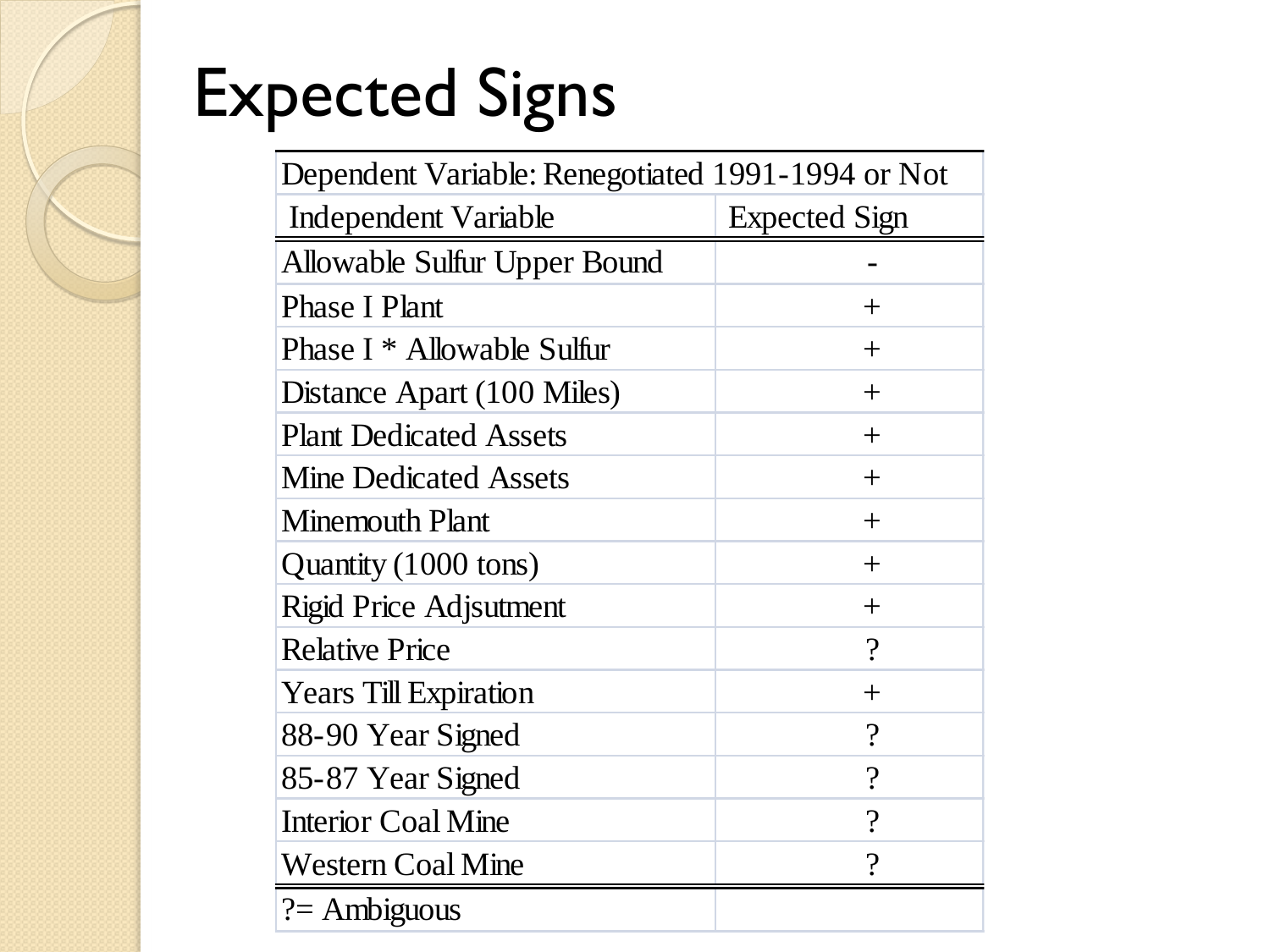#### Results:

| <b>Probit Estimation-Marginal Effects</b>                   | <b>Full Sample</b> |            |           | <b>Contracts Signed Pre-1988</b> |
|-------------------------------------------------------------|--------------------|------------|-----------|----------------------------------|
| Dependent Variable: Renegotiated between 1991-1994 or Not   |                    |            |           |                                  |
| Variable                                                    | Estimate           | Std. Error | Estimate  | Std. Error                       |
| Allowable Sulfur Upper Bound                                | $-0.11***$         | 0.04       | $-0.11**$ | 0.05                             |
| <b>Phase I Plant</b>                                        | $-0.07$            | 0.13       | 0.06      | 0.16                             |
| Phase I * Allowable Sulfur                                  | $0.12*$            | 0.07       | $0.15*$   | 0.08                             |
| Distance Apart (100 Miles)                                  | $0.03***$          | 0.00       | $0.03***$ | 0.00                             |
| <b>Plant Dedicated Assets</b>                               | $-0.12$            | 0.12       | $-0.08$   | 0.12                             |
| <b>Mine Dedicated Assets</b>                                | $-0.15$            | 0.15       | $-0.06$   | 0.15                             |
| <b>Minemouth Plant</b>                                      | $-0.20$            | 0.13       | $-0.23$   | 0.13                             |
| Quantity (1000 tons)                                        | $0.05**$           | 0.02       | $0.05*$   | 0.02                             |
| <b>Rigid Price Adjsutment</b>                               | 0.11               | 0.08       | $0.19**$  | 0.08                             |
| <b>Relative Price</b>                                       | $-0.03*$           | 0.02       | $-0.03*$  | 0.02                             |
| <b>Years Till Expiration from 1994</b>                      | $0.01**$           | 0.00       | $0.02**$  | 0.00                             |
| 88-90 Year Signed                                           | $-0.02$            | 0.08       |           |                                  |
| 85-87 Year Signed                                           | $-0.06$            | 0.09       | $-0.06$   | 0.09                             |
| <b>Interior Coal Mine</b>                                   | 0.09               | 0.1        | 0.07      | 0.1                              |
| <b>Western Coal Mine</b>                                    | $-0.25**$          | 0.08       | $-0.25**$ | 0.08                             |
| N                                                           | 274                |            | 229       |                                  |
| R-Squared                                                   | 0.16               |            | 0.21      |                                  |
| *, **, *** indicate 10%, 5% and 1% statistical significance |                    |            |           |                                  |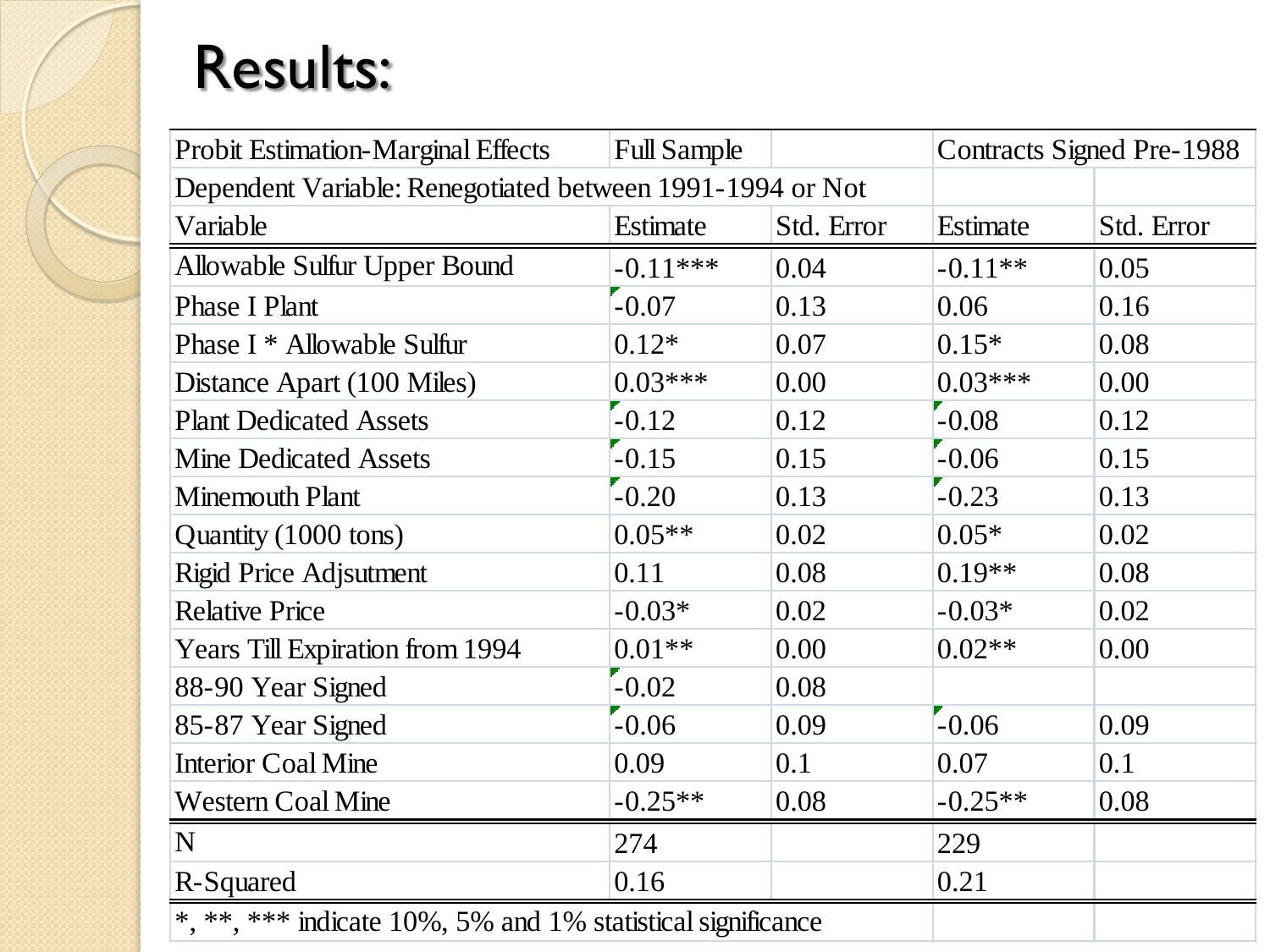# Counterfactual

| <b>Probit Estimation-Marginal Effects</b>                   | <b>Full Sample</b> |            |  |
|-------------------------------------------------------------|--------------------|------------|--|
| Dependent Variable: Renegotiated between 1984-1986 or Not   |                    |            |  |
| Variable                                                    | Estimate           | Std. Error |  |
| <b>Allowable Sulfur Upper Bound</b>                         | $-0.06**$          | 0.03       |  |
| <b>Phase I Plant</b>                                        | $0.33***$          | 0.06       |  |
| Distance Apart (100 Miles)                                  | 0.00               | 0.00       |  |
| <b>Plant Dedicated Assets</b>                               | $-0.43***$         | 0.13       |  |
| <b>Mine Dedicated Assets</b>                                | $0.20*$            | 0.11       |  |
| <b>Minemouth Plant</b>                                      | $-0.10$            | 0.14       |  |
| <b>Rigid Price Adjsutment</b>                               | $-0.04$            | 0.07       |  |
| Quantity (1000 tons)                                        | 0.03               | 0.03       |  |
| <b>Relative Price</b>                                       | $-0.01$            | 0.02       |  |
| <b>Years Till Expiration</b>                                | 0.01               | 0.01       |  |
| 83-84 Year Signed                                           | 0.12               | 0.11       |  |
| <b>Interior Coal Mine</b>                                   | 0.01               | 0.09       |  |
| <b>Western Coal Mine</b>                                    | $-0.10$            | 0.10       |  |
| N                                                           | 281                |            |  |
| R-Squared                                                   | 0.12               |            |  |
| *, **, *** indicate 10%, 5% and 1% statistical significance |                    |            |  |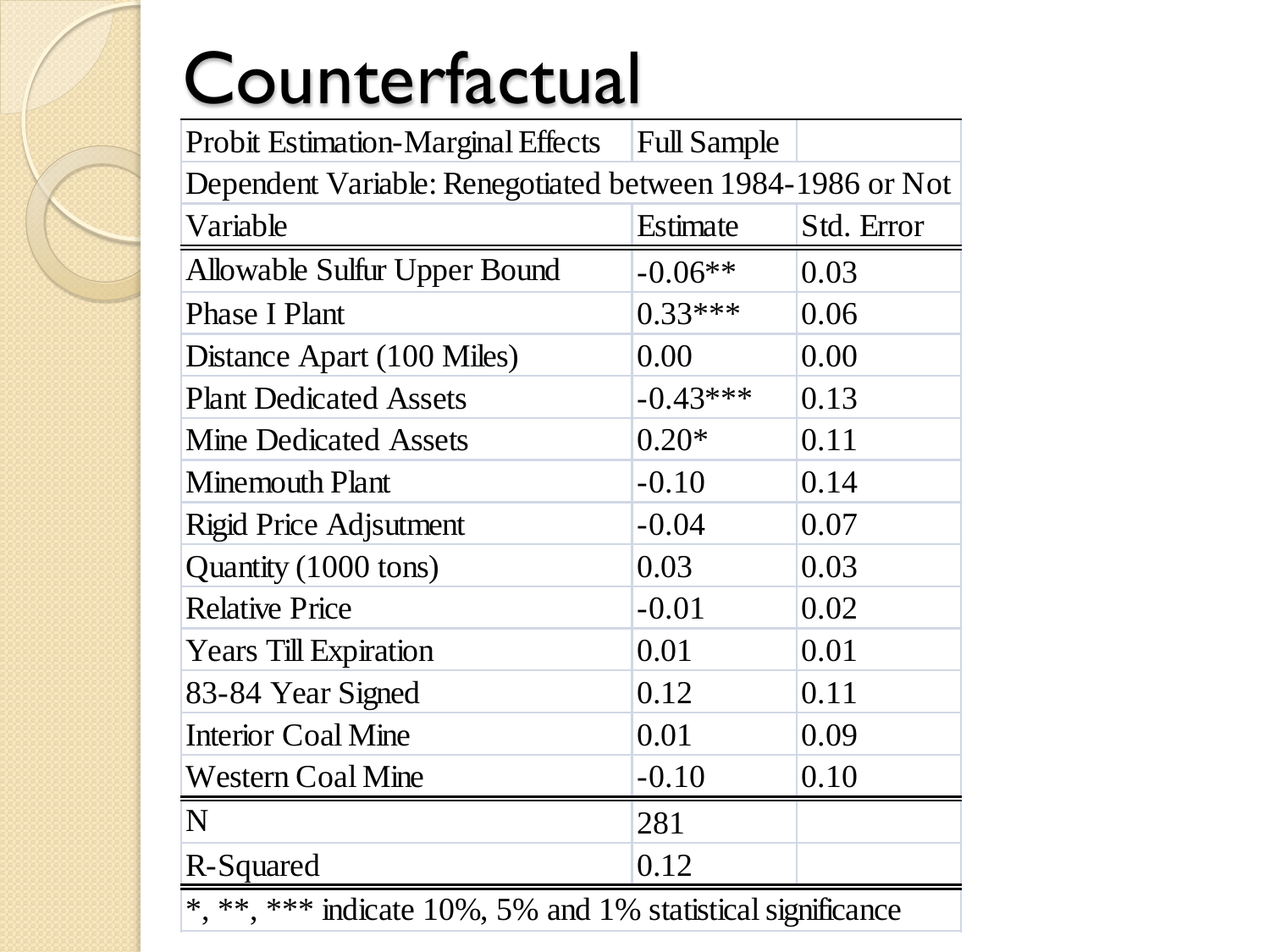# Price in Renegotiated Contracts

| Dependent Variable: Real Price of Coal                                                       |                                    |            |  |
|----------------------------------------------------------------------------------------------|------------------------------------|------------|--|
| Estimation: Hedonic Price Difference-in Difference Model                                     | Difference-in-Difference Parameter |            |  |
| Sample                                                                                       | Estimate                           | Std. Error |  |
| All Plants $(N=3409)$                                                                        | $-1.32$                            | 1.31       |  |
| All Phase I Plants $(N=2992)$                                                                | $-1.77$                            | 1.17       |  |
| Phase I Plants with Western Mine Contracts $(N=348)$                                         | 3.38                               | 1.99       |  |
| Phase I Plants with Interior Mine Contracts $(N=813)$                                        | $-2.03$                            | 1.28       |  |
| Other Explanatory Variables: Btu, Sulfur, Ash, & Moisture Content; Total Distance; Contract, |                                    |            |  |
| Year & Mine District Dummies                                                                 |                                    |            |  |
| Errors Clustered by Utility                                                                  |                                    |            |  |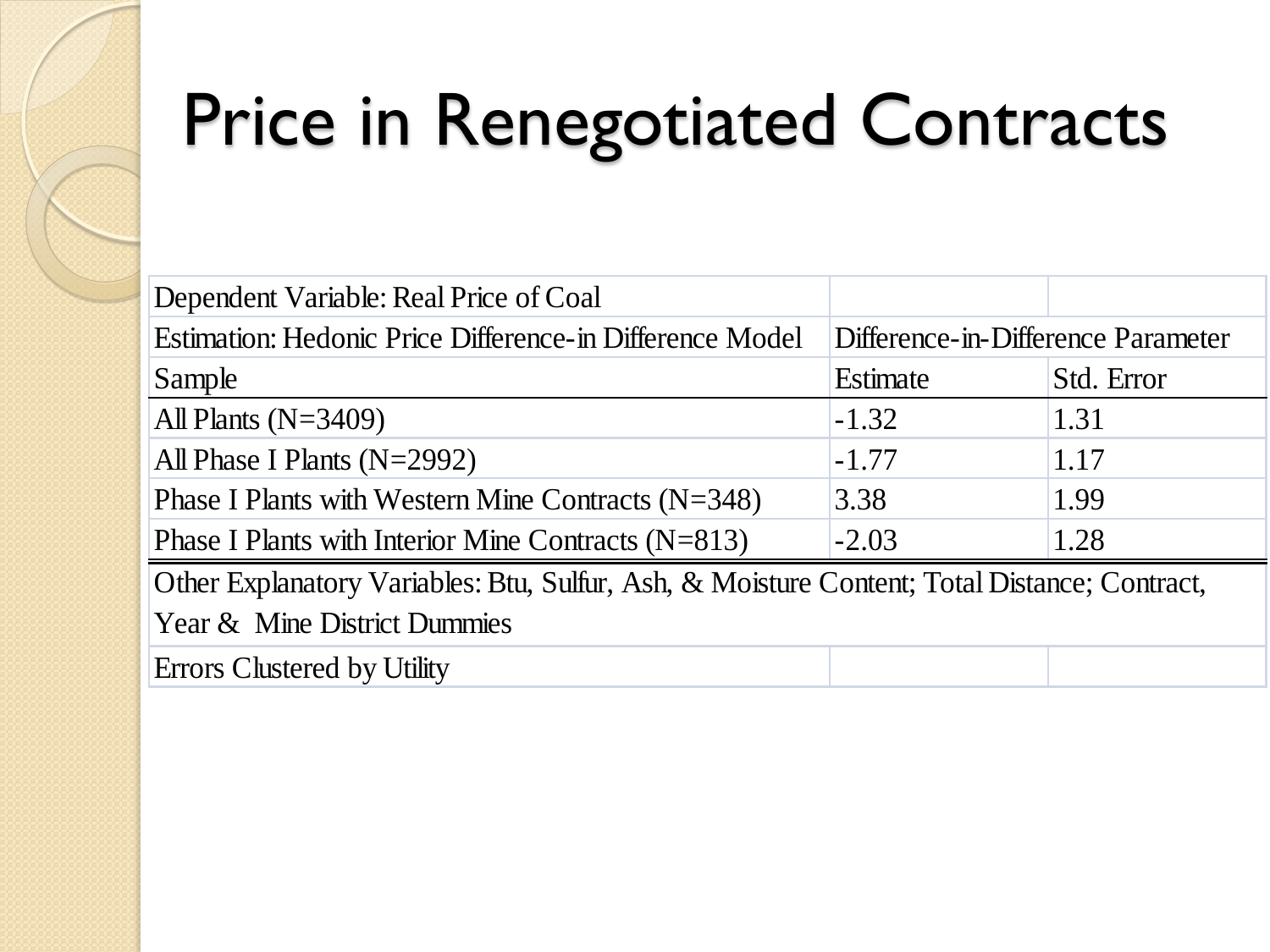

## **Implications**

Contract for Phase I plant with high allowable sulfur upper bound more likely to be renegotiated

Results not consistent with long-term coal contracts impeding the full cost savings potential of Phase I of 1990 CAAA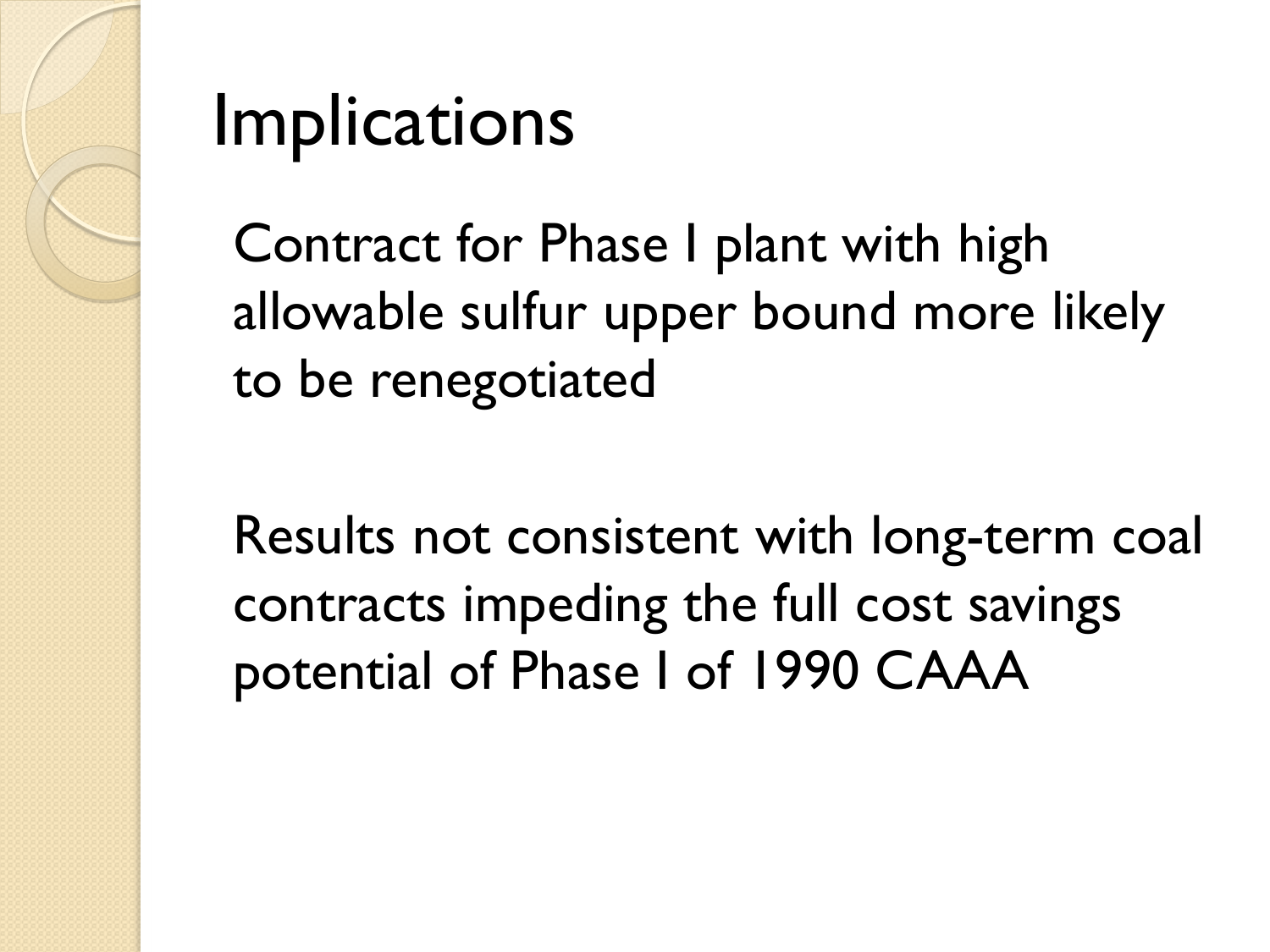#### Renegotiations